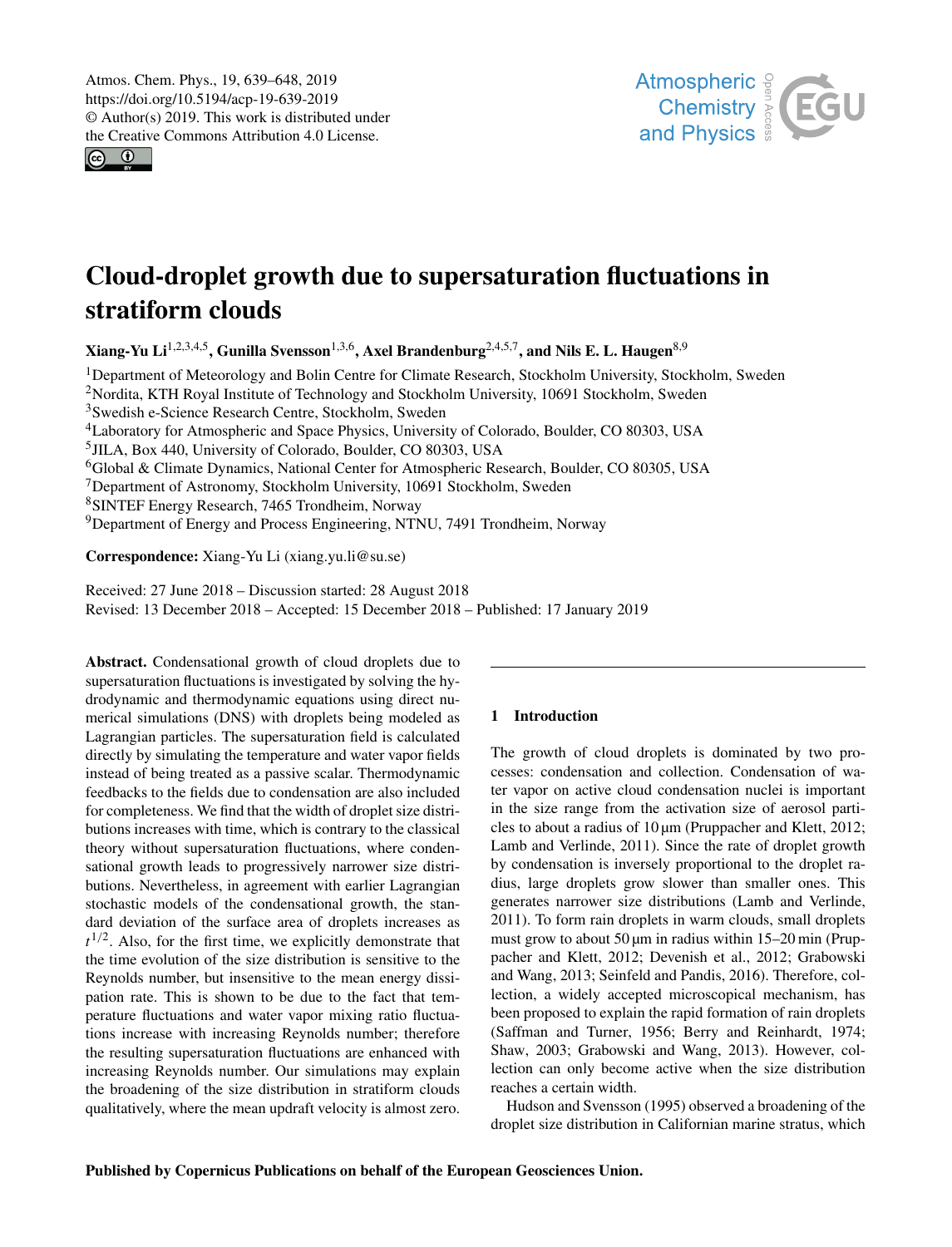was contrary to the classical theory of condensational growth [\(Yau and Rogers,](#page-9-5) [1996\)](#page-9-5). The increasing width of droplet size distributions was further observed by [Pawlowska et al.](#page-9-6) [\(2006\)](#page-9-6) and [Siebert and Shaw](#page-9-7) [\(2017\)](#page-9-7). The contradiction between the observed broadening width and the theoretical narrowing width in the absence of turbulence has stimulated several studies. The classical treatment of diffusion-limited growth assumes that supersaturation depends only on average temperature and water mixing ratio. Since fluctuations of temperature and the water mixing ratio are affected by turbulence, the supersaturation fluctuations are inevitably subjected to turbulence. Naturally, condensational growth due to supersaturation fluctuations became the focus [\(Sedunov,](#page-9-8) [1965;](#page-9-8) [Kabanov and Mazin,](#page-9-9) [1970;](#page-9-9) [Cooper,](#page-8-4) [1989;](#page-8-4) [Srivastava,](#page-9-10) [1989;](#page-9-10) [Korolev,](#page-9-11) [1995;](#page-9-11) [Khvorostyanov and Curry,](#page-9-12) [1999;](#page-9-12) [Sar](#page-9-13)[dina et al.,](#page-9-13) [2015;](#page-9-13) [Grabowski and Abade,](#page-8-5) [2017\)](#page-8-5). The supersaturation fluctuations are particularly important for understanding the condensational growth of cloud droplets in stratiform clouds, where the updraft velocity of the parcel is almost zero [\(Hudson and Svensson,](#page-8-3) [1995;](#page-8-3) [Korolev,](#page-9-11) [1995\)](#page-9-11). When the mean updraft velocity is not zero, there could be a competition between mean updraft velocity and supersaturation fluctuations. This may diminish the role of supersaturation fluctuations [\(Sardina et al.,](#page-9-14) [2018\)](#page-9-14).

Condensational growth due to supersaturation fluctuations was first recognized by [Srivastava](#page-9-10) [\(1989\)](#page-9-10), who criticized the use of a volume-averaged supersaturation and proposed a randomly distributed supersaturation field. [Cooper](#page-8-4) [\(1989\)](#page-8-4) proposed that droplets moving in clouds are exposed to a varying supersaturation field. This results in a broadening of the droplet size distribution due to supersaturation fluctuations. [Grabowski and Wang](#page-8-1) [\(2013\)](#page-8-1) called the mechanism of [Cooper](#page-8-4) [\(1989\)](#page-8-4) the eddy-hopping mechanism, which was then investigated by [Grabowski and Abade](#page-8-5) [\(2017\)](#page-8-5). Using direct numerical simulations (DNS), [Vaillancourt et al.](#page-9-15) [\(2002\)](#page-9-15) found that the mean energy dissipation rate of turbulence has a negligible effect on condensational growth and attributed this to the decorrelation between the supersaturation and the droplet size. [Paoli and Shariff](#page-9-16) [\(2009\)](#page-9-16) considered threedimensional (3-D) turbulence as well as stochastically forced temperature and vapor fields with a focus on statistical modeling for large-eddy simulations. They found that supersaturation fluctuations due to turbulence mixing are responsible for the broadening of the droplet size distribution. [Lanotte](#page-9-17) [et al.](#page-9-17) [\(2009\)](#page-9-17) conducted 3-D DNS for condensational growth by only solving a passive scalar equation for the supersaturation and concluded that the width of the size distribution increases with increasing Reynolds number. [Sardina et al.](#page-9-13) [\(2015\)](#page-9-13) extended the DNS of [Lanotte et al.](#page-9-17) [\(2009\)](#page-9-17) to a higher Reynolds number and found that the variance of the size distribution increases in time. In a similar manner as [Sardina](#page-9-13) [et al.](#page-9-13) [\(2015\)](#page-9-13), [Siewert et al.](#page-9-18) [\(2017\)](#page-9-18) modeled the supersaturation field as a passive scalar coupled to the Lagrangian particles and found that their results can be reconciled with those of earlier numerical studies by noting that the droplet size distribution broadens with increasing Reynolds number [\(Paoli and Shariff,](#page-9-16) [2009;](#page-9-16) [Lanotte et al.,](#page-9-17) [2009;](#page-9-17) [Sardina et al.,](#page-9-13) [2015\)](#page-9-13). Neither [Sardina et al.](#page-9-13) [\(2015\)](#page-9-13) nor [Siewert et al.](#page-9-18) [\(2017\)](#page-9-18) solved the thermodynamics that determine the supersaturation field. Both [Saito and Gotoh](#page-9-19) [\(2017\)](#page-9-19) and [Chen et al.](#page-8-6) [\(2018\)](#page-8-6) solved the thermodynamics equations governing the supersaturation field. However, since collection was also included in their work, one cannot clearly identify the roles of turbulence on collection or condensational growth, nor can one compare their results with Lagrangian stochastic models [\(Sardina et al.,](#page-9-13) [2015;](#page-9-13) [Siewert et al.,](#page-9-18) [2017\)](#page-9-18) related to condensational growth.

Recent laboratory experiments and observations about cloud microphysics also confirm the notion that supersaturation fluctuations may play an important role in broadening the size distribution of cloud droplets. The laboratory studies of [Chandrakar et al.](#page-8-7) [\(2016\)](#page-8-7) and [Desai et al.](#page-8-8) [\(2018\)](#page-8-8) suggested that supersaturation fluctuations in the low aerosol number concentration limit are likely of leading importance for the onset of precipitation. The condensational growth due to supersaturation fluctuations seems to be more sensitive to the integral scale of turbulence [\(Götzfried et al.,](#page-8-9) [2017\)](#page-8-9). [Siebert](#page-9-7) [and Shaw](#page-9-7) [\(2017\)](#page-9-7) measured the variability of temperature, water vapor mixing ratio, and supersaturation in warm clouds and support the notion that both aerosol particle activation and droplet growth take place in the presence of a broad distribution of supersaturation [\(Hudson and Svensson,](#page-8-3) [1995;](#page-8-3) [Brenguier et al.,](#page-8-10) [1998;](#page-8-10) [Miles et al.,](#page-9-20) [2000;](#page-9-20) [Pawlowska et al.,](#page-9-6) [2006\)](#page-9-6). The challenge is now how to interpret the observed broadening of the droplet size distribution in warm clouds. How does turbulence drive fluctuations of the scalar fields (temperature and water vapor mixing ratio) and therefore affect the broadening of droplet size distributions [\(Siebert and](#page-9-7) [Shaw,](#page-9-7) [2017\)](#page-9-7)?

In an attempt to answer this question, we conduct 3- D DNS experiments of condensational growth of cloud droplets, where turbulence, thermodynamics, feedback from droplets to the fields via the condensation rate, and buoyancy force are all included. The main aim is to investigate how supersaturation fluctuations affect the droplet size distribution. We particularly focus on the time evolution of the size distribution  $f(r, t)$  and its dependency on small and large scales of turbulence. We then compare our simulation results with Lagrangian stochastic models [\(Sardina et al.,](#page-9-13) [2015;](#page-9-13) [Siewert](#page-9-18) [et al.,](#page-9-18) [2017\)](#page-9-18). For the first time, the stochastic model and simulation results from the complete set of equations governing the supersaturation field are compared.

# 2 Numerical model

We now discuss the basic equations where we combine the Eulerian description of the density  $(\rho)$ , turbulent velocity (*u*), temperature (*T*), and water vapor mixing ratio ( $q_v$ ) with the Lagrangian description of the ensemble of cloud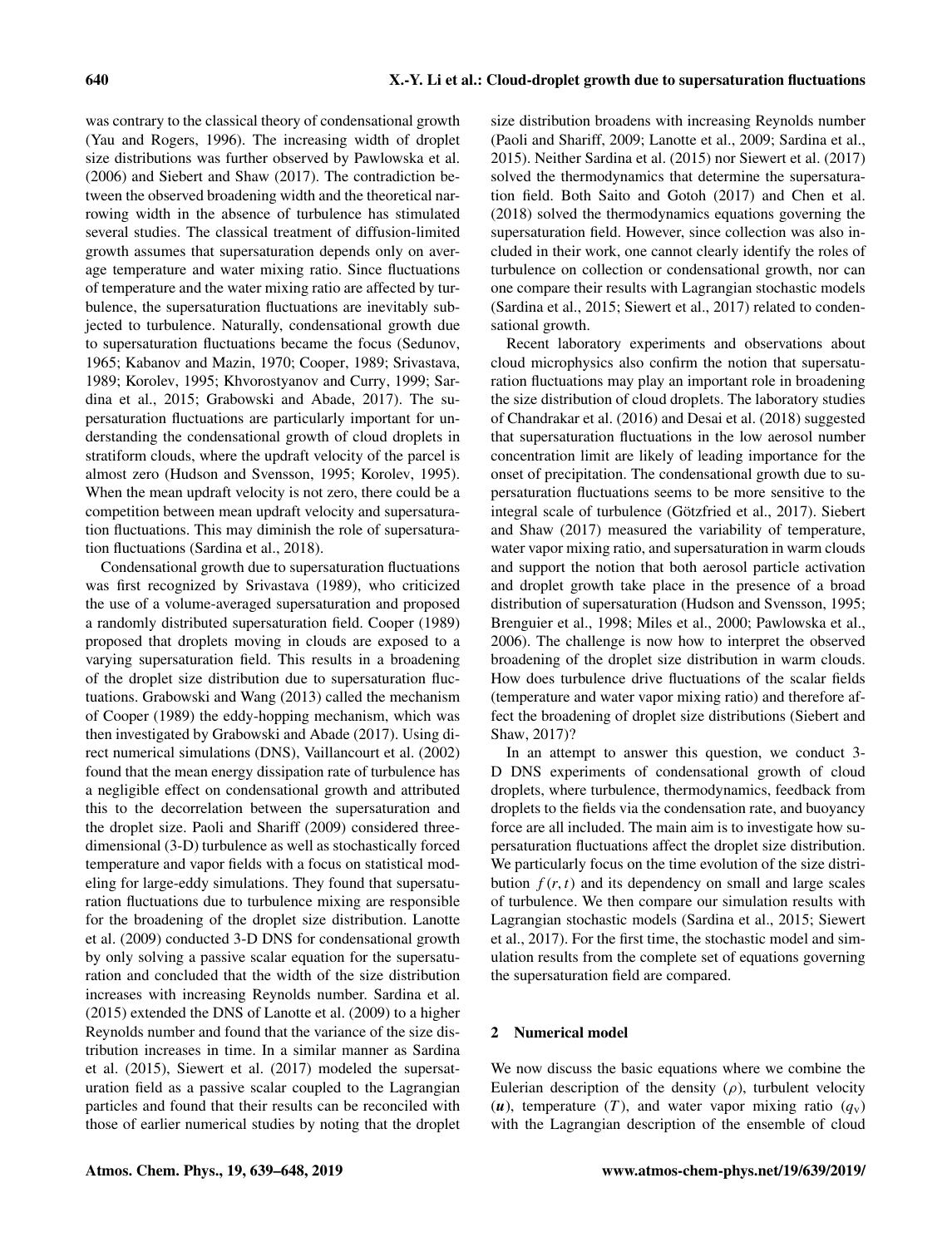#### X.-Y. Li et al.: Cloud-droplet growth due to supersaturation fluctuations 641

droplets. The water vapor mixing ratio  $q<sub>v</sub>$  is defined as the ratio between the mass density of water vapor and dry air. Droplets are treated as superparticles. A superparticle represents an ensemble of droplets, whose mass, radius, and velocity are the same as those of each individual droplet within it [\(Shima et al.,](#page-9-21) [2009;](#page-9-21) [Johansen et al.,](#page-9-22) [2012;](#page-9-22) [Li et al.,](#page-9-23) [2017\)](#page-9-23). For condensational growth, the superparticle approach [\(Li](#page-9-23) [et al.,](#page-9-23) [2017\)](#page-9-23) is the same as the Lagrangian point-particle approach [\(Kumar et al.,](#page-9-24) [2014\)](#page-9-24) since there is no interaction among droplets. Nevertheless, we still use the superparticle approach so that we can include more processes like collection [\(Li et al.,](#page-9-23) [2017,](#page-9-23) [2018\)](#page-9-25) in the future. Another reason to adopt the superparticle approach is that it can be easily adapted to conduct large-eddy simulations with appropriate sub-grid-scale models [\(Grabowski and Abade,](#page-8-5) [2017\)](#page-8-5). To investigate the condensational growth of cloud droplets that experience fluctuating supersaturation, we track each individual superparticle in a Lagrangian manner. The motion of each superparticle is governed by the momentum equation for inertial particles. The supersaturation field in the simulation domain is determined by  $T(\mathbf{x},t)$  and  $q_{\text{v}}(\mathbf{x},t)$  transported by turbulence. Lagrangian droplets are exposed in different supersaturation fields. Therefore, droplets either grow by condensation or shrink by evaporation depending on the local supersaturation field. This phase transition generates a buoyancy force, which in turn affects the turbulent kinetic energy,  $T(x, t)$ , and  $q_y(x, t)$ . *Pencil Code* [\(Brandenburg,](#page-8-11) [2018\)](#page-8-11) is used to conduct all the simulations.

#### <span id="page-2-3"></span>2.1 Equations of motion for Eulerian fields

The background airflow is almost incompressible and thus obeys the Boussinesq approximation. Its density  $\rho(x, t)$  is governed by the continuity equation and velocity  $u(x, t)$  by the Navier–Stokes equation. The temperature  $T(\mathbf{x},t)$  of the background airflow is determined by the energy equation with a source term due to the latent heat release. The water vapor mixing ratio  $q_v(x, t)$  is transported by the background airflow. The Eulerian equations are given by

$$
\frac{\partial \rho}{\partial t} + \nabla \cdot (\rho \mathbf{u}) = S_{\rho},\tag{1}
$$

$$
\frac{D\mathbf{u}}{Dt} = \mathbf{f} - \rho^{-1}\nabla p + \rho^{-1}\nabla \cdot (2\nu\rho \mathbf{S}) + B\mathbf{e}_z + \mathbf{S}_u,\tag{2}
$$

$$
\frac{DT}{Dt} = \kappa \nabla^2 T + \frac{L}{c_p} C_d,
$$
\n(3)

$$
\frac{Dq_{\rm v}}{Dt} = D\nabla^2 q_{\rm v} - C_d,\tag{4}
$$

where  $D/Dt = \partial/\partial t + \mathbf{u} \cdot \nabla$  is the material derivative, f is a random forcing function [\(Haugen et al.,](#page-8-12) [2004\)](#page-8-12), ν is the kinematic viscosity of air,  $S_{ij} = 1/2(\partial_j u_i + \partial_i u_j) - 1/3\delta_{ij}(\partial_k u_k)$ is the traceless rate-of-strain tensor,  $p$  is the gas pressure,  $\rho$  is the gas density,  $c_p$  is the specific heat at constant pressure, L is the latent heat,  $\kappa$  is the thermal diffusivity of air,  $C_d$  is the condensation rate, B is the buoyancy,  $e_z$  is the unit vector in the z direction (vertical direction), and  $D$  is the diffusivity of water vapor. To avoid global transpose operations associated with calculating Fourier transforms for solving the nonlocal equation for the pressure in strictly incompressible calculations, we solve here instead the compressible Navier–Stokes equations using high-order finite differences. The sound speed  $c_s$  obeys  $c_s^2 = \gamma p/\rho$ , where  $\gamma = c_p/c_v = 7/5$  is the ratio between specific heats,  $c_p$  and  $c_v$ , at constant pressure and constant volume, respectively. We set the sound speed as  $5 \text{ m s}^{-1}$  to simulate the nearly incompressible atmospheric airflow, resulting in a Mach number of 0.06 when  $u_{\text{rms}} = 0.27 \text{ m s}^{-1}$ , where  $u_{\text{rms}}$  is the rms velocity. Such a configuration, with such a small Mach number, is almost equivalent to an incompressible flow. It is worth noting that the temperature determining the compressibility of the flow is constant and independent of the temperature field of the gas flow governed by Eq. [\(3\)](#page-2-0). Also, since the gas flow is almost incompressible and its mass density is much smaller than the one of the droplet, there is no mass exchange between the gas flow and the droplet; i.e., the density of the gas flow  $\rho(x, t)$  is not affected by  $T(x, t)$ . Thus, the source terms  $S_\rho$  and  $S_u$  in Eqs. [\(1\)](#page-2-1) and [\(2\)](#page-2-2) are neglected [\(Krüger](#page-9-26) [et al.,](#page-9-26) [2017\)](#page-9-26). The buoyancy  $B(x, t)$  depends on the temperature  $T(\mathbf{x},t)$ , water vapor mixing ratio  $q_{\rm v}(\mathbf{x},t)$ , and the liquid mixing ratio  $q_1$  [\(Kumar et al.,](#page-9-24) [2014\)](#page-9-24),

$$
B(x,t) = g(T'/T + \alpha q'_v - q_1),\tag{5}
$$

where  $\alpha = M_a/M_v-1 \approx 0.608$  when  $M_a$  and  $M_v$  are the molar masses of air and water vapor, respectively. The amplitude of the gravitational acceleration is given by  $g$ . The liquid water mixing ratio is the ratio between the mass density of liquid water and the dry air and is defined as

$$
q_1(\mathbf{x},t) = \frac{4\pi \rho_1}{3\rho_a(\Delta x)^3} \sum_{j=1}^{N_{\Delta}} r(t)^3 = \frac{4\pi \rho_1}{3\rho_a} \sum_{j=1}^{N_{\Delta}} f(r,t)r(t)^3 \delta r, \quad (6)
$$

<span id="page-2-1"></span>where  $\rho_1$  and  $\rho_a$  are the liquid water density and the reference mass density of dry air.  $N_{\Delta}$  is the total number of droplets in a cubic grid cell with volume  $(\Delta x)^3$ , where  $\Delta x$  is the onedimensional size of the grid box. The temperature fluctuations are given by

<span id="page-2-2"></span><span id="page-2-0"></span>
$$
T'(x,t) = T(x,t) - T_{env}
$$
\n(7)

and the water vapor mixing ratio fluctuations by

$$
q'_{v}(\boldsymbol{x},t) = q_{v}(\boldsymbol{x},t) - q_{v,\text{env}}.
$$
\n(8)

We adopt the same method as in [Kumar et al.](#page-9-24)  $(2014)$ , where the mean environmental temperature  $T_{env}$  and water vapor mixing ratio  $q_{v,env}$  do not change in time. This assumption is plausible in the circumstance that we do not consider the entrainment; i.e., there is only mass and energy transfer between liquid water and water vapor. The condensation rate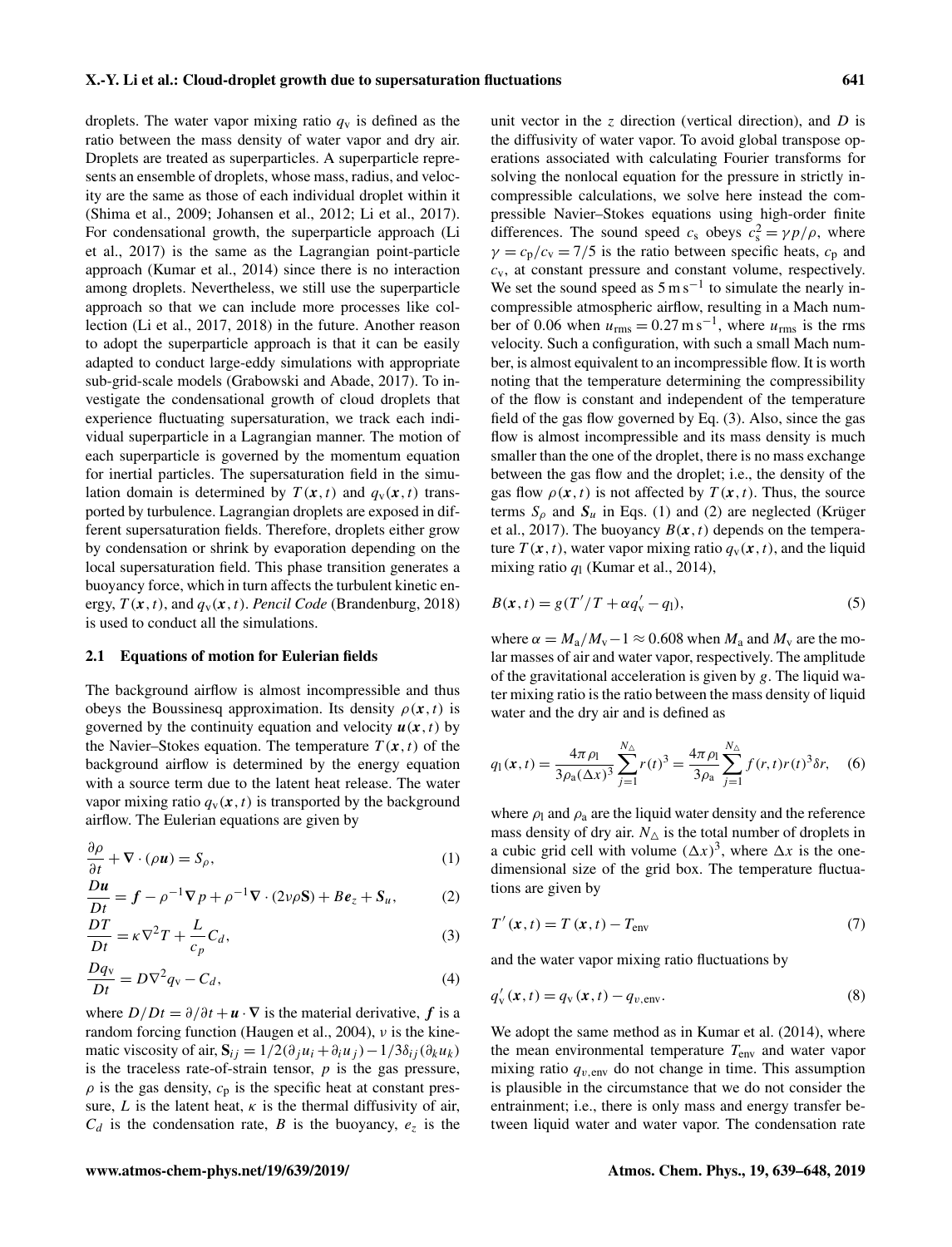$C_d$  [\(Vaillancourt et al.,](#page-9-27) [2001\)](#page-9-27) is given by

$$
C_d(\mathbf{x},t) = \frac{4\pi \rho_1 G}{\rho_a (\Delta x)^3} \sum_{j=1}^{N_{\Delta}} s(\mathbf{x},t) r(t)
$$
  
= 
$$
\frac{4\pi \rho_1 G}{\rho_a} \sum_{j=1}^{N_{\Delta}} s(\mathbf{x},t) f(\mathbf{x},t) r(t) \delta r,
$$
 (9)

where G is the condensation parameter (in units of  $m^2 s^{-1}$ ), which depends weakly on temperature and pressure and is here assumed to be constant [\(Lamb and Verlinde,](#page-9-1) [2011\)](#page-9-1). The supersaturation s is defined as the ratio between the vapor pressure  $e_y$  and the saturation vapor pressure  $e_s$ ,

$$
s = \frac{e_v}{e_s} - 1.\tag{10}
$$

Using the ideal gas law, Eq. [\(10\)](#page-3-0) can be expressed as

$$
s = \frac{\rho_{\rm v} R_{\rm v} T}{\rho_{\rm vs} R_{\rm v} T} - 1 = \frac{\rho_{\rm v}}{\rho_{\rm vs}} - 1.
$$
\n(11)

<span id="page-3-5"></span>In terms of the water vapor mixing ratio  $q_v = \rho_v / \rho_a$  and saturation water vapor mixing ratio  $q_{vs} = \rho_{vs}/\rho_a$ , Eq. [\(11\)](#page-3-1) can be written as

$$
s\left(\mathbf{x},t\right) = \frac{q_{\rm v}\left(\mathbf{x},t\right)}{q_{\rm vs}\left(T\right)} - 1.\tag{12}
$$

Here  $\rho_v$  is the mass density of water vapor and  $\rho_{vs}$  the mass density of saturated water vapor, and  $q_{vs}(T)$  is the saturation water vapor mixing ratio at temperature  $T$  and can be determined by the ideal gas law,

<span id="page-3-4"></span>
$$
q_{\rm vs}(T) = \frac{e_{\rm s}(T)}{R_{\rm v}\rho_{\rm a}T}.\tag{13}
$$

The saturation vapor pressure  $e_s$  over liquid water is the partial pressure due to the water vapor when an equilibrium state of evaporation and condensation is reached for a given temperature. It can be determined by the Clausius–Clapeyron equation, which determines the change in  $e_s$  with temperature  $T$ . Assuming constant latent heat  $L$ ,  $e_s$  is approximated as [\(Yau and Rogers,](#page-9-5) [1996;](#page-9-5) [Götzfried et al.,](#page-8-9) [2017\)](#page-8-9)

$$
e_{s}(T) = c_{1} \exp(-c_{2}/T), \tag{14}
$$

where  $c_1$  and  $c_2$  are constants adopted from page 14 of [Yau](#page-9-5) [and Rogers](#page-9-5) [\(1996\)](#page-9-5). We refer to Table [1](#page-3-2) for all the thermodynamics constants. In the present study, the updraft cooling is omitted. Therefore, the assumption of constant latent heat L is plausible.

#### 2.2 Lagrangian model for cloud droplets

In addition to the Eulerian fields described in Sect. [2.1](#page-2-3) we treat cloud droplets as Lagrangian particles. In the Pencil Code, they are invoked as non-interacting superparticles.

<span id="page-3-2"></span>Table 1. List of constants for the thermodynamics: see text for explanations of symbols.

<span id="page-3-0"></span>

| Quantity                                          | Value                  |
|---------------------------------------------------|------------------------|
| $\nu$ (m <sup>2</sup> s <sup>-1</sup> )           | $1.5 \times 10^{-5}$   |
| $\kappa$ (m <sup>2</sup> s <sup>-1</sup> )        | $1.5 \times 10^{-5}$   |
| $D(m^2s^{-1})$                                    | $2.55 \times 10^{-5}$  |
| $G$ (m <sup>2</sup> s <sup>-1</sup> )             | $1.17 \times 10^{-10}$ |
| $c_1$ (Pa)                                        | $2.53 \times 10^{11}$  |
| $c_2$ (K)                                         | 5420                   |
| L (J kg <sup>-1</sup> )                           | $2.5 \times 10^{6}$    |
| $c_p$ (J kg <sup>-1</sup> K <sup>-1</sup> )       | 1005.0                 |
| $R_{\rm v}$ (J kg <sup>-1</sup> K <sup>-1</sup> ) | 461.5                  |
| $M_a$ (g mol <sup>-1</sup> )                      | 28.97                  |
| $M_{\rm V}$ (g mol <sup>-1</sup> )                | 18.02                  |
| $\rho_a$ (kg m <sup>-3</sup> )                    | 1                      |
| $\rho_1$ (kg m <sup>-3</sup> )                    | 1000                   |
| $\alpha$                                          | 0.608                  |
| $Pr = v/\kappa$                                   | 1                      |
| $Sc = v/D$                                        | 0.6                    |
| $q_{v}(x, t=0)$ (kg kg <sup>-1</sup> )            | 0.0157                 |
| $q_{v,env}$ (kg kg <sup>-1</sup> )                | 0.01                   |
| $T(x, t = 0)$ (K)                                 | 292                    |
| $T_{\text{env}}\text{ (K)}$                       | 293                    |

# <span id="page-3-1"></span>2.2.1 Kinetics of cloud droplets

Each superparticle is treated as a Lagrangian point particle, where one solves for the particle position  $x_i$ ,

$$
\frac{\mathrm{d}x_i}{\mathrm{d}t} = V_i,\tag{15}
$$

and its velocity  $V_i$  via

$$
\frac{\mathrm{d}V_i}{\mathrm{d}t} = \frac{1}{\tau_i}(\boldsymbol{u} - \boldsymbol{V}_i) + g\boldsymbol{e}_z \tag{16}
$$

in the usual way; see [Li et al.](#page-9-23)  $(2017)$  for details. Here,  $\boldsymbol{u}$  is the fluid velocity at the position of the superparticle, and  $\tau_i$ is the particle inertial response or stopping time of a droplet  $i$  and is given by

<span id="page-3-3"></span>
$$
\tau_i = 2\rho_l r_i^2 / [9\rho v D(Re_i)].
$$
\n(17)

The correction factor [\(Schiller and Naumann,](#page-9-28) [1933;](#page-9-28) [Marchi](#page-9-29)[oli et al.,](#page-9-29) [2008\)](#page-9-29),

$$
D(Re_i) = 1 + 0.15 Re_i^{2/3},\tag{18}
$$

models the effect of the nonzero particle Reynolds number  $Re_i = 2r_i |\mathbf{u} - \mathbf{V}_i| / v$ . This is a widely used approximation, although it does not correctly reproduce the small-*Re*<sup>i</sup> correction to the Stokes formula [\(Veysey II and Goldenfeld,](#page-9-30) [2007\)](#page-9-30).

# 2.2.2 Condensational growth of cloud droplets

The condensational growth of the particle radius  $r_i$  is governed by [Pruppacher and Klett](#page-9-0) [\(2012\)](#page-9-0); [Lamb and Verlinde](#page-9-1)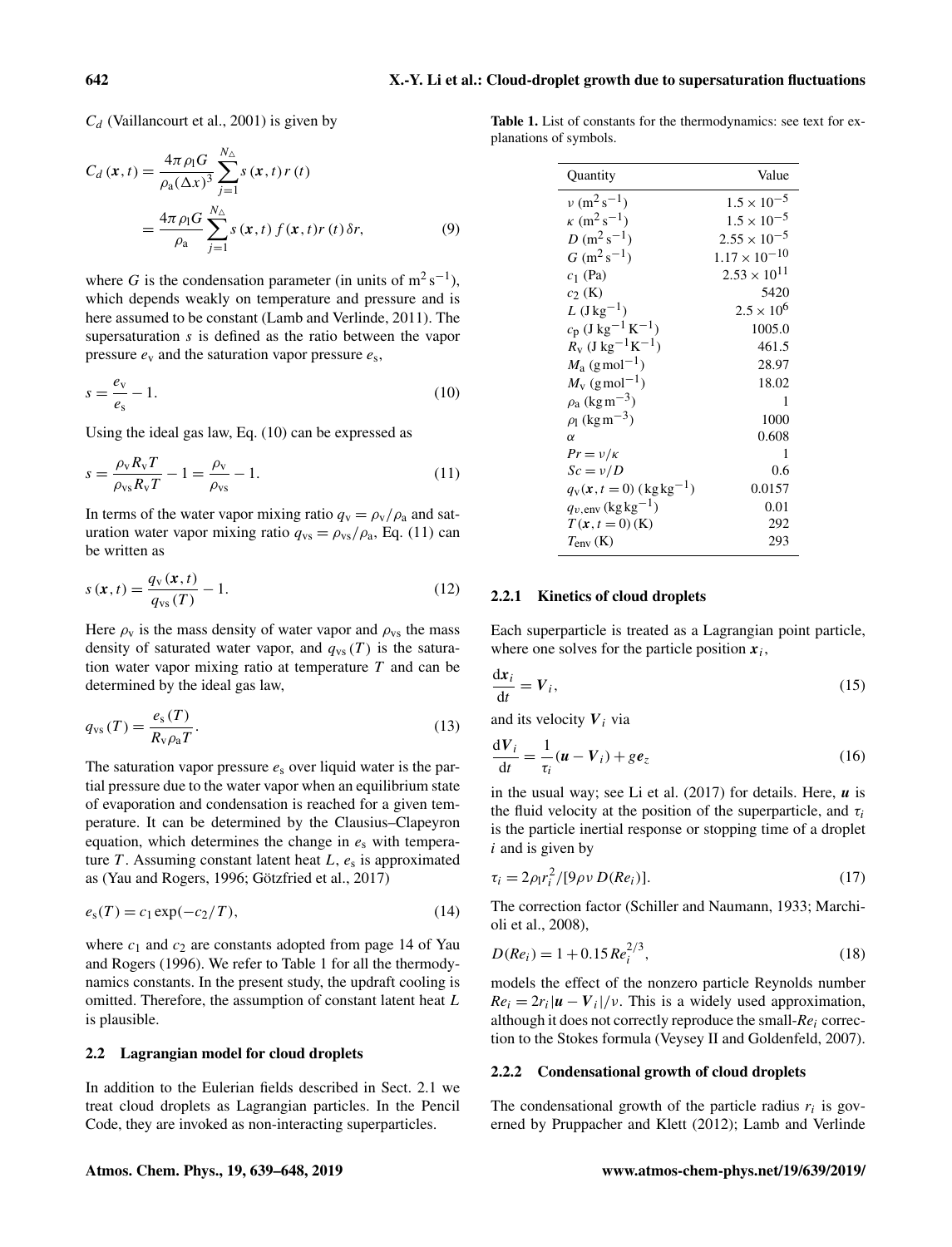#### X.-Y. Li et al.: Cloud-droplet growth due to supersaturation fluctuations 643

<span id="page-4-0"></span>[\(2011\)](#page-9-1)

$$
\frac{dr_i}{dt} = \frac{Gs(x_i, t)}{r_i}.
$$
\n(19)

#### 3 Experimental setup

# 3.1 Initial configurations

The initial values of the water vapor mixing ratio  $q_v(x, t)$ 0) = 0.0157 kg kg<sup>-1</sup> and temperature  $T(x, t = 0) = 292$  K are matched to the ones obtained in the CARRIBA experiments [\(Katzwinkel et al.,](#page-9-31) [2014\)](#page-9-31), which are the same as those in [Götzfried et al.](#page-8-9) [\(2017\)](#page-8-9). With this configuration, we obtain  $s(x, t = 0) = 2\%$ , which means that the water vapor is initially supersaturated. The time step of the simulations presented here is governed by the smallest timescale in the present configuration, which is the particle stopping time defined in Eq. [\(17\)](#page-3-3). The thermodynamic timescale is much larger than the turbulent one. Table [1](#page-3-2) shows the list of thermodynamic parameters used in the present study.

Initially, 10  $\mu$ m sized droplets with zero velocity are randomly distributed in the simulation domain. The mean number density of droplets, which is constant in time since droplet collections are not considered, is  $n_0 = 2.5 \times 10^8 \,\mathrm{m}^{-3}$ . This gives an initial liquid water content,  $\int_0^\infty f(r, t =$ 0)  $r^3$  dr, which is 0.001 kg m<sup>-3</sup>. The simulation domain is a cube of size  $L_x = L_y = L_z$ , the values of which are given in Table [2.](#page-5-0) The number of superparticles  $N_s$  satisfies  $N_s/N_{grid} \approx 0.1$ , where  $N_{grid}$  is the number of lattices depending on the spatial resolution of the simulations. Setting  $N_s/N_{\text{grid}} \approx 0.1$ , on the one hand, is still within the convergence range  $N_s/N_{grid} \approx 0.05$  [\(Li et al.,](#page-9-25) [2018\)](#page-9-25). On the other hand, it can mimic the diluteness of the atmospheric cloud system, where there are about 0.1 droplets per cubic Kolmogorov scale. This configuration results in  $N_{s,128} =$ 244 140 when  $N_{\text{grid}} = 128^3$ .

# 3.2 DNS

We conduct high-resolution simulations [\(Li et al.,](#page-9-32) [2019\)](#page-9-32) for the different Taylor micro-scale Reynolds number *Re*<sup>λ</sup> and mean energy dissipation rate  $\bar{\epsilon}$  (see Table [2](#page-5-0) for details of the simulations). The Taylor micro-scale Reynolds number is defined as  $Re_{\lambda} \equiv u_{\text{rms}}^2 \sqrt{5/(3v\bar{\epsilon})}$ . For simulations with different values of  $\bar{\epsilon}$  at fixed  $Re_{\lambda}$ , we vary both the domain size  $L_x$  $(L_y = L_z = L_x)$  and the amplitude of the forcing  $f_0$ . As for fixed  $\bar{\epsilon}$ ,  $Re_{\lambda}$  is varied by solely changing the domain size, which in turn changes  $u_{\rm rms}$ . In all simulations, we use for the Prandtl number  $Pr = v/\kappa = 1$  and for the Schmidt number  $Sc = v/D = 0.6$ . For our simulations with  $N_{grid} = 512<sup>3</sup>$ mesh points, the code computes 55 000 time steps in 24 h wall-clock time using 4096 cores. For  $N_{\text{grid}} = 128^3$  mesh points, the code computes 4.5 million time steps in 24 h wallclock time using 512 cores.

#### 4 Results

Figure [1a](#page-5-1) shows time-averaged turbulent kinetic-energy spectra for different values of  $\bar{\epsilon}$  at fixed  $Re_{\lambda} \approx 130$ . Since the abscissa in the figures is normalized by  $k_n = 2\pi/\eta$ , the different spectra shown in Fig. [1a](#page-5-1) collapse onto a single curve. Here,  $\eta$  is the Kolmogorov length scale. Fig. [1b](#page-5-1) shows the time-averaged turbulent kinetic-energy spectra for different values of  $Re_\lambda$  at fixed  $\bar{\epsilon} \approx 0.039 \,\mathrm{m}^2 \,\mathrm{s}^{-3}$ . For larger Reynolds numbers the spectra extend to smaller wavenumbers. A flat profile corresponds to Kolmogorov scaling [\(Pope,](#page-9-33) [2000\)](#page-9-33) when the energy spectrum is compensated by  $\bar{\epsilon}^{-2/3} k^{5/3}$ . For the largest  $Re_\lambda$  in our simulations ( $Re_\lambda = 130$ ), the inertial range extends for about a decade in k-space.

Next we inspect the response of thermodynamics to turbulence. In Fig. [2,](#page-6-0) we show time series of fluctuations of temperature  $T_{\text{rms}}$ , water vapor mixing ratio  $q_{\text{v,rms}}$ , buoyancy force  $B_{\rm rms}$ , and the supersaturation  $s_{\rm rms}$ . All quantities reach a statistically steady state within a few seconds. The steadystate values of  $T_{\rm rms}$ ,  $q_{\rm v,rms}$ , and  $s_{\rm rms}$  increase with increasing  $Re_{\lambda}$  approximately linearly and hardly vary at all with  $\bar{\epsilon}$ . On the other hand, Brms changes only by a few percent as *Re*<sup>λ</sup> or  $\overline{\epsilon}$  vary. Note, however, that the buoyancy force is only about 0.3 % of the fluid acceleration. This is because  $T_{\rm rms}$  is small (about 0.1 K in the present study). Therefore, the effect of the buoyancy force should indeed be small.

When changing  $\overline{\epsilon}$  while keeping  $Re_{\lambda}$  fixed, the Kolmogorov scale of turbulence varies. Therefore, the various fluctuations quoted above are insensitive to the small scales of turbulence. However, when varying  $Re_{\lambda}$  while keeping  $\bar{\epsilon}$ fixed, their rms values change, which is due to large scales of turbulence. Indeed, temperature fluctuations are driven by the large scales of turbulence, which affects the supersaturated vapor pressure  $q_{vs}$  via the Clausius–Clapeyron equation; see Eq. [\(13\)](#page-3-4). Therefore, supersaturation fluctuations result from both temperature fluctuations and water vapor fluc-tuations via Eq. [\(12\)](#page-3-5). Both  $q_{v,rms}$  and  $T_{rms}$  increase with increasing *Re*λ, resulting in larger fluctuations of s. Supersaturation fluctuations, in turn, affect T and  $q_v$  via the condensation rate  $C_d$ .

Our goal is to investigate the condensational growth of cloud droplets due to supersaturation fluctuations. Figure [3](#page-6-1) shows the time evolution of droplet size distributions for different configurations. The conventional understanding is that condensational growth leads to a narrow size distribution [\(Pruppacher and Klett,](#page-9-0) [2012;](#page-9-0) [Lamb and Verlinde,](#page-9-1) [2011\)](#page-9-1). However, supersaturation fluctuations broaden the distribution. More importantly, the width of the size distribution increases with increasing *Re*λ, but decreases slightly with increasing  $\bar{\epsilon}$  over the range studied here. This is consistent with the results shown in Fig. [2](#page-6-0) in that supersaturation fluctuations are sensitive to  $Re_{\lambda}$  but are insensitive to  $\overline{\epsilon}$ . In atmospheric clouds,  $Re_{\lambda} \approx 10^4$ , which may result in an even broader size distribution.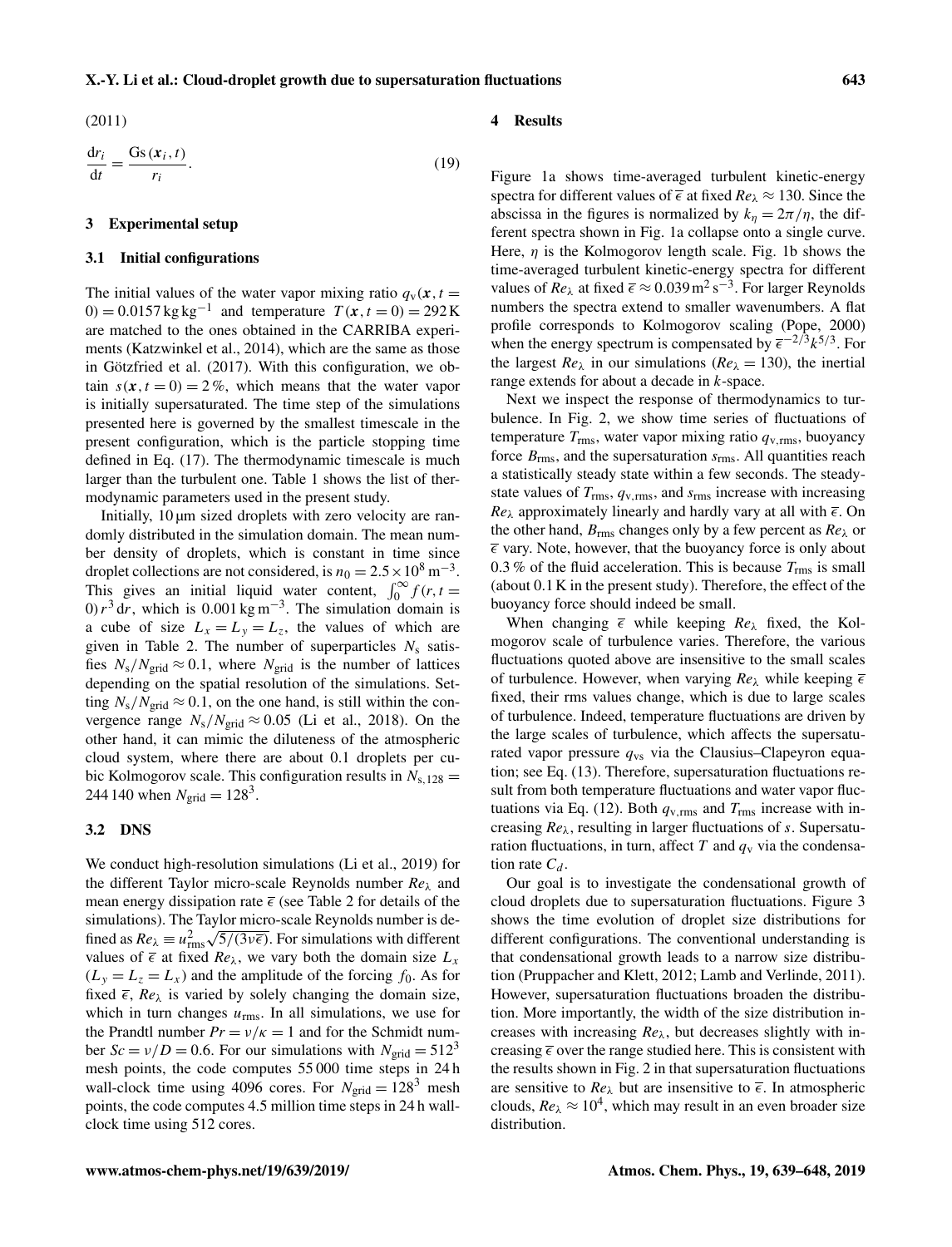| Run | to.   | $L_x(m)$ $N_{\text{grid}}$ |         | $N_{\rm s}$          | $u_{\rm rms}$ (ms <sup>-1</sup> ) |     | $Re_{\lambda}$ $\bar{\epsilon}$ (m <sup>2</sup> s <sup>-3</sup> ) $\eta$ (10 <sup>-4</sup> m) $\tau_{\eta}$ (s) $\tau_{\text{L}}$ (s) |     |       |      | $\tau_{\rm s}$ (s) | Da    |
|-----|-------|----------------------------|---------|----------------------|-----------------------------------|-----|---------------------------------------------------------------------------------------------------------------------------------------|-----|-------|------|--------------------|-------|
| A   | 0.02  | 0.125                      | $128^3$ | $N_{\rm s, 128}$     | 0.16                              | 45  | 0.039                                                                                                                                 | 5.4 | 0.020 | 0.25 | 0.014              | 0.053 |
| B   | 0.02  | 0.25                       | $256^3$ | $2^3 N_{\rm s, 128}$ | 0.22                              | 78  | 0.039                                                                                                                                 | 5.4 | 0.020 | 0.37 | 0.014              | 0.081 |
| C   | 0.02  | 0.5                        | $512^3$ | $2^6 N_{s,128}$      | 0.28                              | 130 | 0.039                                                                                                                                 | 5.4 | 0.020 | 0.58 | 0.014              | 0.125 |
| D   | 0.014 | 0.6                        | $512^3$ | $2^6 N_{\rm s, 128}$ | 0.24                              | 135 | 0.019                                                                                                                                 | 6.5 | 0.028 | 0.81 | 0.014              | 0.174 |
| E   | 0.007 | 0.8                        | $512^3$ | $2^6 N_{\rm s, 128}$ | 0.17                              | 138 | 0.005                                                                                                                                 | 8.9 | 0.053 | 1.47 | 0.014              | 0.312 |

<span id="page-5-0"></span>Table 2. Summary of the simulations; see text for explanation of symbols.

<span id="page-5-1"></span>

**Figure 1.** Time-averaged kinetic-energy spectra of the turbulence gas flow for (a) different  $\bar{\epsilon} = 0.005 \,\mathrm{m}^2 \,\mathrm{s}^{-3}$  (dash-dotted blue line), 0.019 (dash-dotted magenta line), and 0.039 (dashed cyan line) at fixed  $Re<sub>\lambda</sub> = 130$  (see runs C, D, and E in Table [2](#page-5-0) for details) and for (b) different  $Re_{\lambda} = 45$  (solid black line), 78 (dashed red line), and 130 (dashed cyan line) at fixed  $\bar{\epsilon} = 0.039 \text{m}^2 \text{ s}^{-3}$  $\bar{\epsilon} = 0.039 \text{m}^2 \text{ s}^{-3}$  $\bar{\epsilon} = 0.039 \text{m}^2 \text{ s}^{-3}$  (see runs A, B, and C in Table 2 for details).

We further quantify the variance of the size distribution by investigating the time evolution of the standard deviation of the droplet surface area  $\sigma_A$  for different configurations. In terms of the droplet surface area  $A_i$  ( $A_i \propto r_i^2$ ), Eq. [\(19\)](#page-4-0) can be written as

<span id="page-5-2"></span>
$$
\frac{\mathrm{d}A_i}{\mathrm{d}t} = 2\mathrm{Gs}.\tag{20}
$$

It can be seen from Eq. [\(20\)](#page-5-2) that the evolution of the surface area is analogous to Brownian motion, indicating that its standard deviation  $\sigma_A \propto \sqrt{t}$ . A more detailed stochastic model for  $\sigma_A$  is developed by [Sardina et al.](#page-9-13) [\(2015\)](#page-9-13). Based on Eq. [\(19\)](#page-4-0),  $\sigma_A$  is given by

$$
\frac{d\sigma_A^2}{dt} = \frac{d}{dt} \left\langle A'^2 \right\rangle = \frac{d}{dt} \left\langle A^2 - \langle A \rangle^2 4G \langle s' A' \rangle \right\}
$$
(21)

[Sardina et al.](#page-9-13) [\(2015\)](#page-9-13) adopted a Langevin equation to model the supersaturation field and the vertical velocity of droplets, resulting in the scaling law:

$$
\sigma_A \sim C(\tau_L, \tau_s, Re_\lambda) t^{1/2},\tag{22}
$$

where  $C(\tau_L, \tau_{s, Re_\lambda})$  is a constant for given  $\tau_L$ ,  $\tau_s$ , and  $Re_\lambda$ . Under the assumptions that  $\tau_s \ll T_L$  and a negligible influence on the macroscopic observables from small-scale turbulent motions, [Sardina et al.](#page-9-13) [\(2015\)](#page-9-13) obtained an analytical expression for  $\sigma_A$  as

<span id="page-5-3"></span>
$$
\sigma_A \sim \tau_s Re_\lambda t^{1/2},\tag{23}
$$

<span id="page-5-4"></span>where  $\tau_s$  is the phase transition timescale given by

$$
\tau_s^{-1}(t) = 4\pi G \int_0^\infty r f \, \mathrm{d}r,\tag{24}
$$

and  $\tau_L$  is the turbulence integral timescale. The model proposed that condensational growth of cloud droplets depends only on  $Re_{\lambda}$  and is independent of  $\overline{\epsilon}$ . In terms of the size distribution  $f(r, t)$ ,  $\sigma_A$  can be given as

$$
\sigma_A = \sqrt{a_4 - a_2^2},\tag{25}
$$

where  $a_{\zeta}$  is the moment of the size distribution, which is defined as

$$
a_{\zeta} = \int\limits_{0}^{\infty} f r^{\zeta} dr / \int\limits_{0}^{\infty} f dr.
$$
 (26)

Here,  $\zeta$  is a positive integer. As shown in Fig. [4,](#page-7-0) the time evolution of  $\sigma_A$  agrees with the prediction  $\sigma_A \propto t^{1/2}$ . [Sar](#page-9-13)[dina et al.](#page-9-13) [\(2015\)](#page-9-13) and [Siewert et al.](#page-9-18) [\(2017\)](#page-9-18) solved the passive scalar equation of  $s$  without considering fluctuations of  $T$  and  $q<sub>y</sub>$ . Feedbacks to flow fields from cloud droplets were also neglected. They found good agreement between the DNS and the stochastic model. Comparing with [Sardina et al.](#page-9-13) [\(2015\)](#page-9-13) and [Siewert et al.](#page-9-18) [\(2017\)](#page-9-18), our study solves the complete sets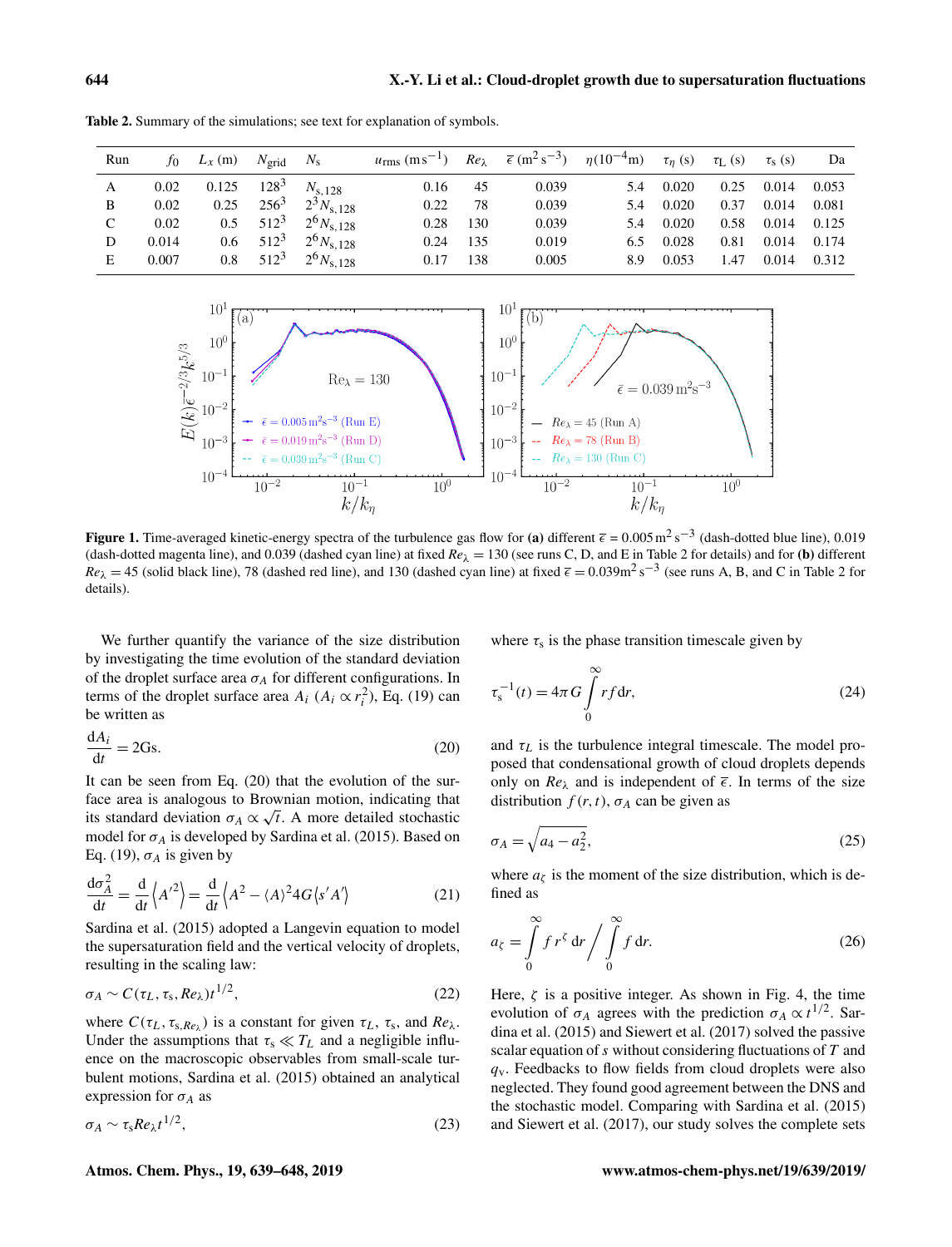<span id="page-6-0"></span>

<span id="page-6-1"></span>Figure 2. Time series of the field quantities: (a)  $T_{\text{rms}}$ , (b)  $q_v$ , rms, (c)  $B_{\text{rms}}$ , and (d)  $s_{\text{rms}}$ . Same simulations as in Fig. [1.](#page-5-1)



Figure 3. Comparison of the time evolution of droplet size distributions for different (a)  $\bar{\epsilon}$  at  $Re_{\lambda} = 130$  (runs C, D, and E in Table [2\)](#page-5-0) and **(b)**  $Re_\lambda$  at  $\bar{\epsilon} = 0.039 \text{ m}^2 \text{ s}^{-3}$  (runs A, B, and C in Table [2\)](#page-5-0). Same simulations as in Fig. [1.](#page-5-1)

of the thermodynamics of supersaturation. It is remarkable that a good agreement between the stochastic model and our DNS is observed. This indicates that the stochastic model is robust. On the other hand, modeling supersaturation fluctuations using the passive scalar equation seems to be sufficient for the Reynolds numbers considered in this study. We recall that  $\tau_s$  in Eq. [\(23\)](#page-5-3) is constant. In the present study,  $\tau_s$  is deter-mined by Eq. [\(24\)](#page-5-4). Therefore,  $\tau_s$  varies with time as shown in the inset of Fig. [4a](#page-7-0). Nevertheless, since the variation of  $\tau_s$  is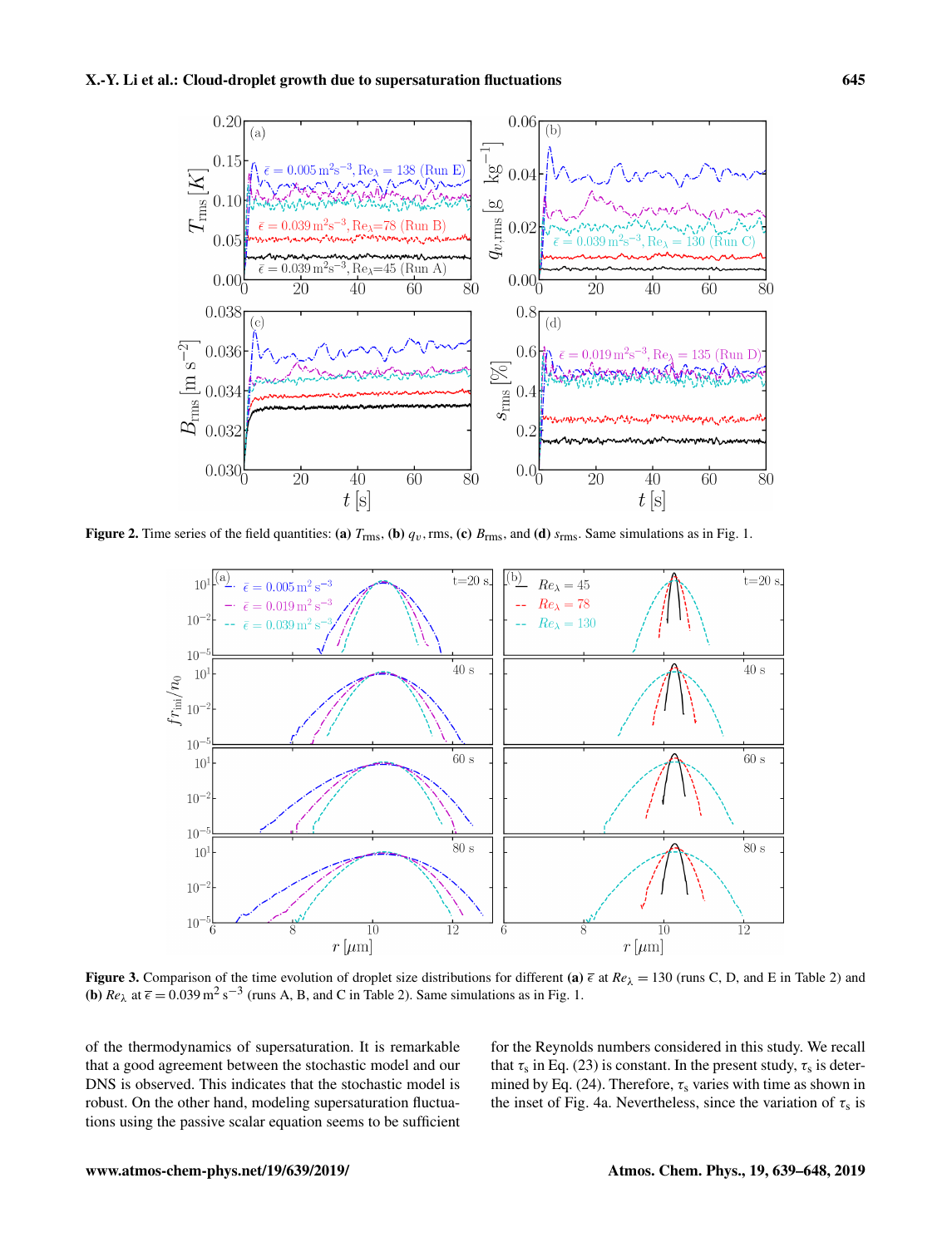<span id="page-7-0"></span>

**Figure 4.** Time evolution of  $\sigma_A$  for different (a)  $\bar{\epsilon}$  at  $Re_\lambda = 130$  and (b)  $Re_\lambda$  at  $\bar{\epsilon} = 0.039 \,\text{m}^2 \,\text{s}^{-3}$ . Same simulations as in Fig. [1.](#page-5-1)

small, we still observe  $\sigma_A \sim t^{1/2}$  except for the initial phase of the evolution, where  $s(t = 0) = 2\%$ .

Comparing panels a and b of Fig. [4,](#page-7-0) it is clear that changing  $Re_\lambda$  has a much larger effect on  $\sigma_A$  than changing  $\bar{\epsilon}$ . In fact, as  $\overline{\epsilon}$  is increased by a factor of about 8,  $\sigma_A$  decreases only by a factor of about 1.6, so the ratio of their logarithms is about 1/5, i.e.,  $\sigma_A \propto \overline{\epsilon}^{-1/5}$ . By contrast,  $\sigma_A$  changes by a factor of about 5 as  $Re_{\lambda}$  is increased by a factor of nearly 3, so  $\sigma_A \propto Re_{\lambda}^{3/2}$ . This quantifies the high sensitivity of  $\sigma_A$  to changes in  $Re_{\lambda}$  compared to  $\overline{\epsilon}$ .

Two comments are here in order. First, we emphasize that we observe here  $\sigma_A \propto Re_{\lambda}^{3/2}$  instead of  $\sigma_A \propto Re_{\lambda}$ . Therefore, there could be a critical  $Re_{\lambda}$ , beyond which  $\sigma_A \propto Re_{\lambda}$  and below which  $\sigma_A \propto Re_{\lambda}^{3/2}$ . However, the highest  $Re_{\lambda}$  in our DNS is 130. To verify this proposal, a large parameter range of  $Re_\lambda$  is required. Second, we note that  $\sigma_A \propto \overline{\epsilon}^{-1/5}$ . This is because the Damköhler number increases with decreasing  $\bar{\epsilon}$  (see Table [2\)](#page-5-0), which is defined as the ratio of the fluid timescale to the characteristic thermodynamic timescale associated with the evaporation process  $Da = \tau_L / \tau_s$ . [Vaillan](#page-9-15)[court et al.](#page-9-15) [\(2002\)](#page-9-15) also found that  $\sigma_A$  decreases with  $\bar{\epsilon}$ , even though the mean updraft cooling is included in their study.

# 5 Discussion and conclusion

Condensational growth of cloud droplets due to supersaturation fluctuations is investigated using DNS. Cloud droplets are tracked in a Lagrangian framework, where the momentum equation for inertial particles are solved. The thermodynamic equations governing the supersaturation field are solved simultaneously. Feedback from cloud droplets onto  $u, T$ , and  $q<sub>v</sub>$  is included through the condensation rate and buoyancy force. We resolve the smallest scale of turbulence in all simulations. Contrary to the classical condensation theory, which leads to a narrow distribution when supersaturation fluctuations are ignored, we find that droplet size distributions broaden due to supersaturation fluctuations. For the first time, we explicitly demonstrate that the size distribution becomes wider with increasing *Re*λ, which is, however, insensitive to  $\bar{\epsilon}$ . Supersaturation fluctuations are subjected to both temperature fluctuations and water vapor mixing ratio fluctuations.

ctuations.<br>We observe that  $\sigma_A \propto \sqrt{ }$ t when the complete sets of the thermodynamics equations governing the supersaturation are solved, which are consistent with the findings by [Sardina](#page-9-13) [et al.](#page-9-13) [\(2015\)](#page-9-13) and [Siewert et al.](#page-9-18) [\(2017\)](#page-9-18) even though fluctuations of temperature and water vapor mixing ratio, buoyancy force, and droplets feedbacks to the field quantities are neglected in their studies. This indicates that the stochastic model of condensational growth developed by [Sardina et al.](#page-9-13) [\(2015\)](#page-9-13) is robust. For the first time, to our knowledge, the stochastic model [\(Sardina et al.,](#page-9-13) [2015\)](#page-9-13) and simulation results from the complete set of thermodynamics equations governing the supersaturation field are compared. The broadening size distribution with increasing  $Re_\lambda$  demonstrates that condensational growth due to supersaturation fluctuations is an important mechanism for droplet growth. The maximum *Re*<sup>λ</sup> in the present study is 130, which is about 2 orders of magnitude smaller than the one in atmospheric clouds ( $Re_\lambda = 10^4$ ). Since the width of the size distribution increases dramatically with increasing *Re*λ, the supersaturation-fluctuationfacilitated condensation may easily overcome the bottleneck barrier [\(Grabowski and Wang,](#page-8-1) [2013\)](#page-8-1).

The stochastic model developed by [Sardina et al.](#page-9-13) [\(2015\)](#page-9-13) assumes that the width of droplet size distributions is independent of  $\overline{\epsilon}$ . Our result shows that the width decreases slightly with increasing  $\bar{\epsilon}$ . However, the largest  $\bar{\epsilon}$  in warm clouds is about  $10^{-3}$  m<sup>2</sup> s<sup>-3</sup> [\(Grabowski and Wang,](#page-8-1) [2013\)](#page-8-1). Therefore, neglecting the smallest scales in the stochastic model is indeed acceptable. [Vaillancourt et al.](#page-9-15) [\(2002\)](#page-9-15) also found that the width of the droplet size distribution decreases with increasing  $\bar{\epsilon}$  and attributed this to the decorrelation between supersaturation fluctuations and surface area of droplets. [Sardina et al.](#page-9-13) [\(2015\)](#page-9-13), however, found stronger correlation between supersaturation fluctuations and surface area of droplets with increasing *Re*λ. The present study is consistent with both the works of [Vaillancourt et al.](#page-9-15) [\(2002\)](#page-9-15)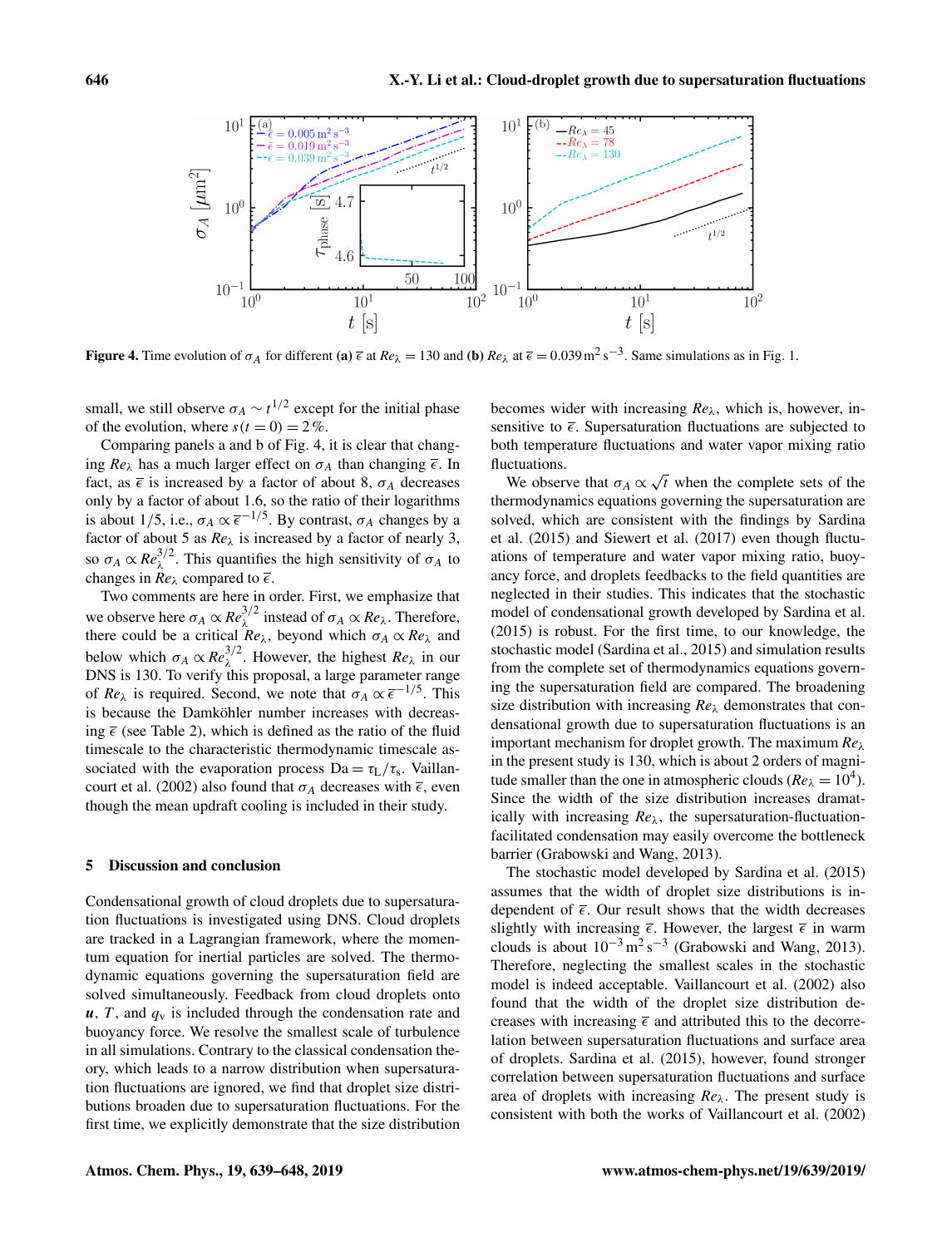and [Sardina et al.](#page-9-13) [\(2015\)](#page-9-13). Therefore, we emphasize that there is no contradiction between both papers.

In the present study, the simulation box is stationary, which means that the volume is not exposed to cooling, as no mean updraft is considered. Therefore, the condensational growth is solely driven by supersaturation fluctuations. This is similar to the condensational growth of cloud droplets in stratiform clouds, where the updraft velocity of the parcel is close to zero [\(Hudson and Svensson,](#page-8-3) [1995;](#page-8-3) [Korolev,](#page-9-11) [1995\)](#page-9-11). The observational data show that the width of the size distribution is wider than the one expected from condensational growth with a mean supersaturation [\(Hudson and Svensson,](#page-8-3) [1995;](#page-8-3) [Brenguier et al.,](#page-8-10) [1998;](#page-8-10) [Miles et al.,](#page-9-20) [2000;](#page-9-20) [Pawlowska](#page-9-6) [et al.,](#page-9-6) [2006;](#page-9-6) [Siebert and Shaw,](#page-9-7) [2017\)](#page-9-7). Qualitatively consistent with observations, we show that the width of droplet size distributions broadens due to supersaturation fluctuations.

Entrainment of dry air is not considered here. It may lead to rapid changes in the supersaturation fluctuations and result in an even faster broadening of the size distribution [\(Ku](#page-9-24)[mar et al.,](#page-9-24) [2014\)](#page-9-24). Activation of aerosols in a turbulent environment is omitted. This may provide a more physical and realistic initial distribution of cloud droplets. Incorporating all the cloud microphysical processes is computationally demanding and will have be explored in future studies.

*Code and data availability.* The source code used for the simulations of this study, the Pencil Code [\(Brandenburg,](#page-8-11) [2018\)](#page-8-11), is freely available on <https://github.com/pencil-code/> (last access: 16 December 2018) The DOI of the code is https://doi.org[/10.5281/zenodo.2315093.](https://doi.org/10.5281/zenodo.2315093) The DNS setup and the corresponding data [\(Li et al.,](#page-9-32) [2019\)](#page-9-32) are freely available at https://doi.org[/10.5281/zenodo.2538027.](https://doi.org/10.5281/zenodo.2538027)

*Author contributions.* XYL developed the idea, coded the module, performed the simulations, and wrote the manuscript. AB and NELH contributed to the development of the module and commented on the manuscript. GS contributed to the development of the idea and commented on the manuscript.

*Competing interests.* The authors declare that they have no conflict of interest.

*Acknowledgements.* We thank Wojtek Grabowski, Andrew Heymsfield, Gaetano Sardina, Igor Rogachevskii, and Dhrubaditya Mitra for stimulating discussions. This work was supported through the FRINATEK grant 231444 under the Research Council of Norway, SeRC, the Swedish Research Council grants 2012-5797 and 2013-03992, the University of Colorado through its support of the George Ellery Hale visiting faculty appointment, and the grant "Bottlenecks for particle growth in turbulent aerosols" from the Knut and Alice Wallenberg Foundation, Dnr. KAW 2014.0048. The simulations were performed using resources provided by the Swedish National Infrastructure for Computing (SNIC) at the

Royal Institute of Technology in Stockholm and Chalmers Centre for Computational Science and Engineering (C3SE). This work also benefited from computer resources made available through the Norwegian NOTUR program, under award NN9405K.

The article processing charges for this open-access publication were covered by Stockholm University.

Edited by: Ryan Sullivan Reviewed by: two anonymous referees

#### References

- <span id="page-8-2"></span>Berry, E. X. and Reinhardt, R. L.: An analysis of cloud drop growth by collection: Part I. Double distributions, J. Atmos. Sci., 31, 1814–1824, 1974.
- <span id="page-8-11"></span>Brandenburg, A.: Pencil Code, https://doi.org[/10.5281/zenodo.2315093,](https://doi.org/10.5281/zenodo.2315093) 2018.
- <span id="page-8-10"></span>Brenguier, J.-L., Bourrianne, T., Coelho, A. A., Isbert, J., Peytavi, R., Trevarin, D., and Weschler, P.: Improvements of droplet size distribution measurements with the Fast-FSSP (Forward Scattering Spectrometer Probe), J. Atmos. Ocean. Tech., 15, 1077– 1090, 1998.
- <span id="page-8-7"></span>Chandrakar, K. K., Cantrell, W., Chang, K., Ciochetto, D., Niedermeier, D., Ovchinnikov, M., Shaw, R. A., and Yang, F.: Aerosol indirect effect from turbulence-induced broadening of clouddroplet size distributions, P. Natl. Acad. Sci., 113, 14243–14248, 2016.
- <span id="page-8-6"></span>Chen, S., Yau, M., and Bartello, P.: Turbulence effects of collision efficiency and broadening of droplet size distribution in cumulus clouds, J. Atmos. Sci., 75, 203–217, 2018.
- <span id="page-8-4"></span>Cooper, W. A.: Effects of variable droplet growth histories on droplet size distributions. Part I: Theory, J. Atmos. Sci., 46, 1301–1311, 1989.
- <span id="page-8-8"></span>Desai, N., Chandrakar, K., Chang, K., Cantrell, W., and Shaw, R.: Influence of Microphysical Variability on Stochastic Condensation in a Turbulent Laboratory Cloud, J. Atmos. Sci., 75, 189– 201, 2018.
- <span id="page-8-0"></span>Devenish, B., Bartello, P., Brenguier, J.-L., Collins, L., Grabowski, W., IJzermans, R., Malinowski, S., Reeks, M., Vassilicos, J., Wang, L.-P., and Warhaft, Z.: Droplet growth in warm turbulent clouds, Q. J. Roy. Meteor. Soc., 138, 1401–1429, 2012.
- <span id="page-8-9"></span>Götzfried, P., Kumar, B., Shaw, R. A., and Schumacher, J.: Droplet dynamics and fine-scale structure in a shearless turbulent mixing layer with phase changes, J. Fluid Mech., 814, 452–483, 2017.
- <span id="page-8-5"></span>Grabowski, W. W. and Abade, G. C.: Broadening of cloud droplet spectra through eddy hopping: Turbulent adiabatic parcel simulations, J. Atmos. Sci., 74, 1485–1493, 2017.
- <span id="page-8-1"></span>Grabowski, W. W. and Wang, L.-P.: Growth of Cloud Droplets in a Turbulent Environment, Annu. Rev. Fluid Mech., 45, 293–324, 2013.
- <span id="page-8-12"></span>Haugen, N. E. L., Brandenburg, A., and Dobler, W.: Simulations of nonhelical hydromagnetic turbulence, Phys. Rev. E, 70, 016308, https://doi.org[/10.1103/PhysRevE.70.016308,](https://doi.org/10.1103/PhysRevE.70.016308) 2004.
- <span id="page-8-3"></span>Hudson, J. G. and Svensson, G.: Cloud microphysical relationships in California marine stratus, J. Appl. Meteorol., 34, 2655–2666, 1995.